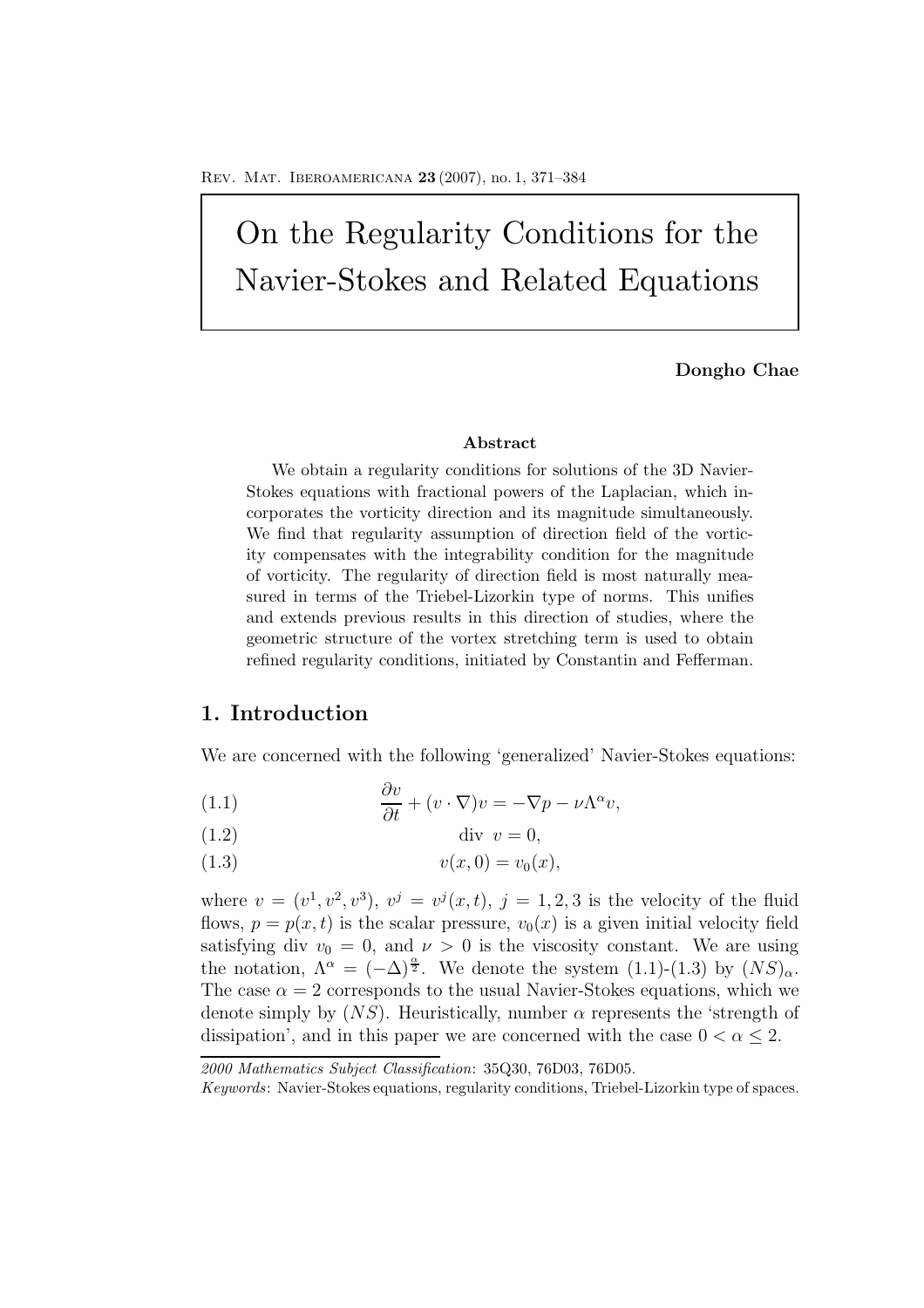We note that the system  $(NS)_{\alpha}$  was first considered by J.L. Lions in [25], and the global regularity for  $\alpha \geq \frac{5}{2}$  is shown there. We also remark that more recently there were studies on the small data global well-posedness on the same equation with  $0 \leq \alpha \leq 2$  by the author of this paper, using the scale invariant Besov spaces ([14]) (see also [33, 7] for related studies). Taking curl of (1.1), we obtain the following vorticity equation.

(1.4) 
$$
\frac{\partial \omega}{\partial t} + (v \cdot \nabla) \omega = (\omega \cdot \nabla) v - \nu \Lambda^{\alpha} \omega,
$$

where the vorticity  $\omega$  is defined by

$$
(1.5) \t\t \t\t \omega = \operatorname{curl} v.
$$

The incompressibility condition (1.2) combined with (1.5) implies the Biot-Savart's law,

(1.6) 
$$
v(x,t) = -\frac{1}{4\pi} \int_{\mathbb{R}^3} \frac{y \times \omega(x+y,t)}{|y|^3} dy
$$

for sufficiently rapidly decaying vorticity near infinity. After pioneering work by J. Leray ([24]) there are many comprehensive literatures on the existence theory of the weak solution of the  $(NS)$  equations (say, [23, 31, 26]). The regularity of this weak solution is known as one of the most challenging problems in the mathematical fluid mechanics. In this note we are concerned with the regularity condition of the weak solutions of  $(NS)_\alpha$ . The first result for  $(NS)$  in this direction is the one by Prodi  $(27)$ , which states that if weak solution  $v(x, t)$  satisfies

(1.7) 
$$
v \in L^{r}(0,T; L^{p}(\mathbb{R}^{3})), \frac{3}{p} + \frac{2}{r} \leq 1
$$

for  $3 < p \leq \infty$ , then  $v(x, t)$  is regular. After that there are further developments and refinements by Serrin ([29]), Fabes-Jones-Riviere ([20]), Kozono-Taniuchi ([22]), and Escauriaza-Sverak-Seregin ([19]). In particular, Beirão da Veiga ([3]) obtained regularity condition in terms of  $\nabla v$ , which is equivalent to the one in terms of the vorticity due to the Calderon-Zygmund inequality. This states that if the vorticity,  $\omega = \text{curl } v$  of the weak solution v satisfies

(1.8) 
$$
\omega \in L^r(0, T; L^p(\mathbb{R}^3)), \frac{3}{p} + \frac{2}{r} \le 2,
$$

for  $\frac{3}{2} < p \leq \infty$ , then v becomes regular. This condition is later improved in [13], requiring the same regularity condition only for the two components of the vorticity.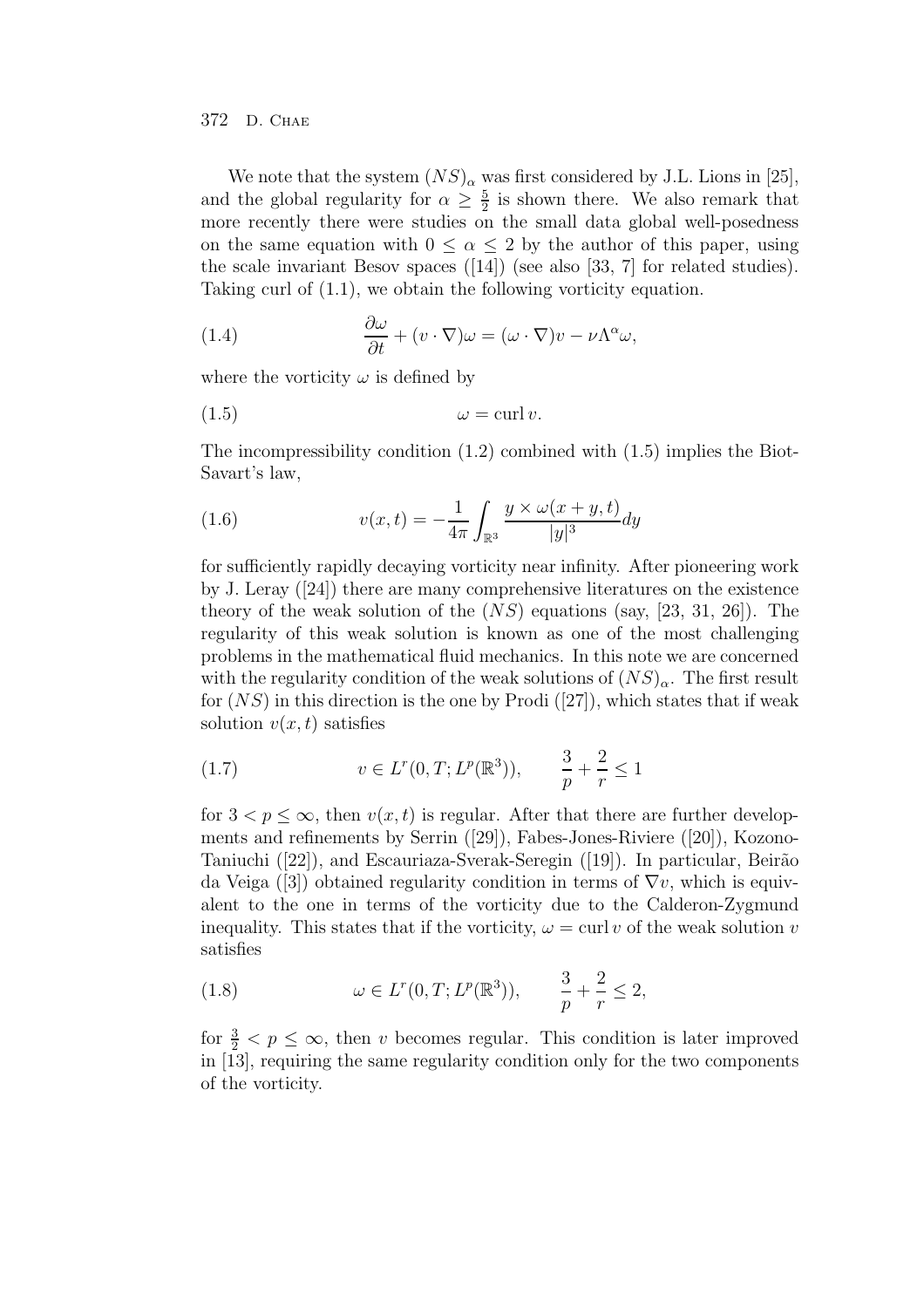Regularity Conditions for the Navier-Stokes and Related Equations 373

On the other hand, Constantin and Fefferman discovered remarkable geometric structures of the vortex stretching term, the first one of the right hand side of  $(1.4)$ , which leads to the following statements  $[16]$  (see also  $[15]$ ). Let  $\xi(x,t) = \omega(x,t)/|\omega(x,t)|$  be the direction field of the vorticity, and let  $\theta(x, y, t)$  be the angle between  $\xi(x, t)$  and  $\xi(x + y, t)$ . If  $\theta(x, y, t)$  satisfies

$$
|\sin \theta(x, y, t)| \le C|y|
$$

in the region where the  $|\omega(x, t)|$ ,  $|\omega(x+y, t)| > K$  for some large constant K, then the solution becomes regular. After that this geometric structures have been used by many authors, say [17, 11, 10, 5, 2, 21]. For the convenience in the later discussion of our main result we describe here the results in [5] and [2]. In [5] it is proved that if

 $|\sin \theta(x, y, t)| \leq g(x, t)|y|^s$ , for some function  $g \in L^r(0, T; L^p(\mathbb{R}^3))$ 

(1.9) with 
$$
\frac{3}{p} + \frac{2}{r} = s - \frac{1}{2}
$$

for some  $s \in [1/2, 1], r \in [\frac{4}{2s-1}, \infty]$  in the region where  $|\omega(x, t)|, |\omega(x+y, t)| > K$ for some large constant K, then the solution becomes regular on  $[0, T]$ . We note here that for  $p = r = \infty$ ,  $s = 1/2$  the condition (1.9) reduces to

,

$$
|\sin \theta(x, y, t)| \le C|y|^{\frac{1}{2}},
$$

which shows genuine improvement of  $[5]$  from  $[16]$ . In order to handle the case  $s \in (0, 1/2]$  in (1.9) the following is proved in [2]. If

(1.10) 
$$
|\sin \theta(x, y, t)| \le |y|^s
$$
 and  $\omega \in L^2(0, T; L^p(\mathbb{R}^3)), \frac{3}{p} = s + 1$ 

for some  $s \in (0, \frac{1}{2}]$  in the region where the  $|\omega(x, t)|, |\omega(x+y, t)| > K$  for some large constant K, then the solution becomes regular on  $[0, T]$ . We observe here that there is an extra condition of suitable integrability of the vorticity besides the regularity condition of the direction. Before stating our main theorems below we note that all of the above regularity conditions for weak solutions can be viewed as continuation principle for local in time strong solutions in  $H^s(\mathbb{R}^3)$ ,  $s > 5/2$ . In the case considered in this paper, since the existence of weak solutions is not yet proved rigorously for  $0 < \alpha < 2$ , in particular (although I believe it could be done following the same lines of proof as the case of  $\alpha = 2$ ), the regularity conditions stated in Theorem 1.1 and Theorem 1.2 below should be understood as the continuation principle for local in time strong solution. We now state our main results in this paper. The main purpose of the following first result is to use it to prove Theorem 1.2 below, which we state as a theorem, since it is interesting in itself.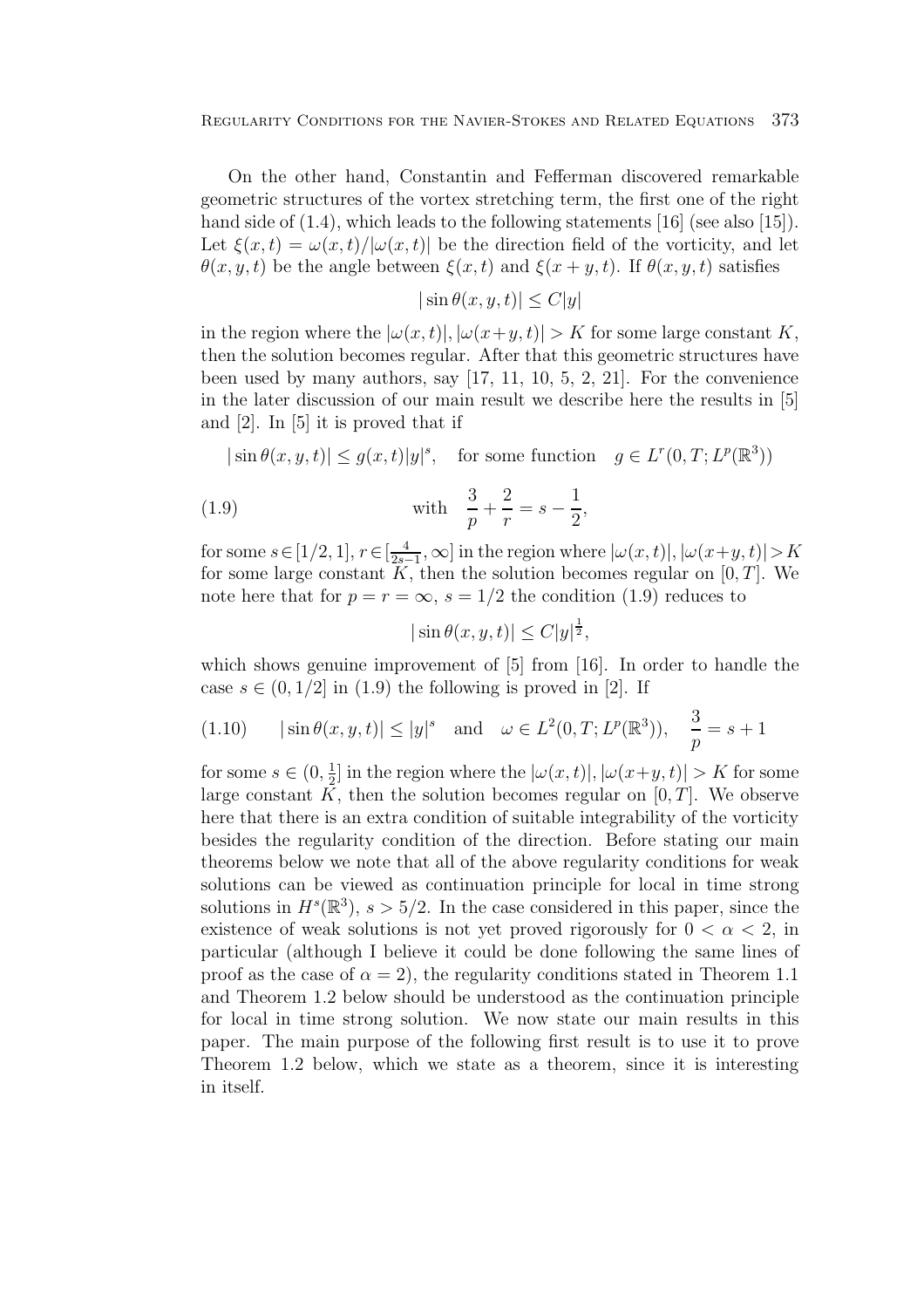**Theorem 1.1** *Let*  $\omega$  *is the vorticity of a solution of v for*  $(NS)_{\alpha}, 0 < \alpha \leq 2$ , *satisfying*

(1.11) 
$$
\omega \in L^r(0,T; L^p(\mathbb{R}^3)), \quad with \quad \frac{3}{p} + \frac{\alpha}{r} \le \alpha,
$$

where  $\frac{6}{\alpha} < p \leq \infty$ . Then, there is no singularity up to T.

**Remark 1.1:** The above theorem says quantitatively that for the regularity of solutions of weaker dissipative term we need higher integrability of the vorticity. For  $\alpha = 2$  (1.11) reduces to (1.8). For  $p = \infty$ ,  $r = 1$  (1.11) reduces to the Beale-Kato-Majda condition [1].

**Remark 1.2:** We observe that the system  $(NS)_\alpha$  is invariant under scaling transform,

$$
v(x,t) \to v^{\lambda}(x,t) = \lambda^{\alpha-1} v(\lambda x, \lambda^{\alpha} t), \quad p(x,t) \to p^{\lambda}(x,t) = \lambda^{2\alpha-2} p(\lambda x, \lambda^{\alpha} t),
$$

which induces the scaling for the vorticity,  $\omega(x, t) \to \omega^{\lambda}(x, t) = \lambda^{\alpha} \omega(\lambda x, \lambda^{\alpha} t)$ . For this scaling transform we have the norm invariance in the case of equality in  $(1.11)$  as follows.

$$
\|\omega\|_{L^r(0,T;L^p(\mathbb{R}^3))}=\|\omega^\lambda\|_{L^r(0,\lambda^\alpha T;L^p(\mathbb{R}^3))}, \quad \text{if} \quad \frac{3}{p}+\frac{\alpha}{r}=\alpha.
$$

In this sense we can regard the condition (1.11) as optimal.

For the statement of our main result we introduce a function space. Given  $0 < s < 1, 1 \le p \le \infty, 1 \le q \le \infty$ , the function space  $\dot{\mathcal{F}}_{p,q}^s$  is defined by the seminorm,

$$
||f||_{\dot{\mathcal{F}}_{p,q}^s} = \n\begin{cases}\n\left\| \left( \int_{\mathbb{R}^n} \frac{|f(x+y) - f(x)|^q}{|y|^{n+sq}} dy \right)^{\frac{1}{q}} \right\|_{L^p(\mathbb{R}^n, dx)} & \text{if } 1 \le p \le \infty, 1 \le q < \infty \\
\left\| \text{ess} \sup_{|y| \neq 0} \frac{|f(x+y) - f(x)|}{|y|^s} \right\|_{L^p(\mathbb{R}^n, dx)} & \text{if } 1 \le p \le \infty, q = \infty\n\end{cases}
$$

Observe that, in particular,  $\dot{\mathcal{F}}_{\infty,\infty}^s \cong C^s$ , the usual Hölder seminormed space. In order to compare this space with other more classical function spaces let us introduce the Banach space  $\mathcal{F}_{n,q}^s$  by defining its norm,

$$
||f||_{\mathcal{F}_{p,q}^s} = ||f||_{L^p} + ||f||_{\dot{\mathcal{F}}_{p,q}^s}.
$$

We note that for  $0 < s < 1, 2 \le p < \infty$  and  $q = 2, \mathcal{F}_{p,2}^s \cong L_s^p(\mathbb{R}^n) =$  $(1-\Delta)^{-\frac{s}{2}}L^p(\mathbb{R}^n)$ , the fractional order Sobolev space (or the Bessel potential space). (See [30, pp. 163]).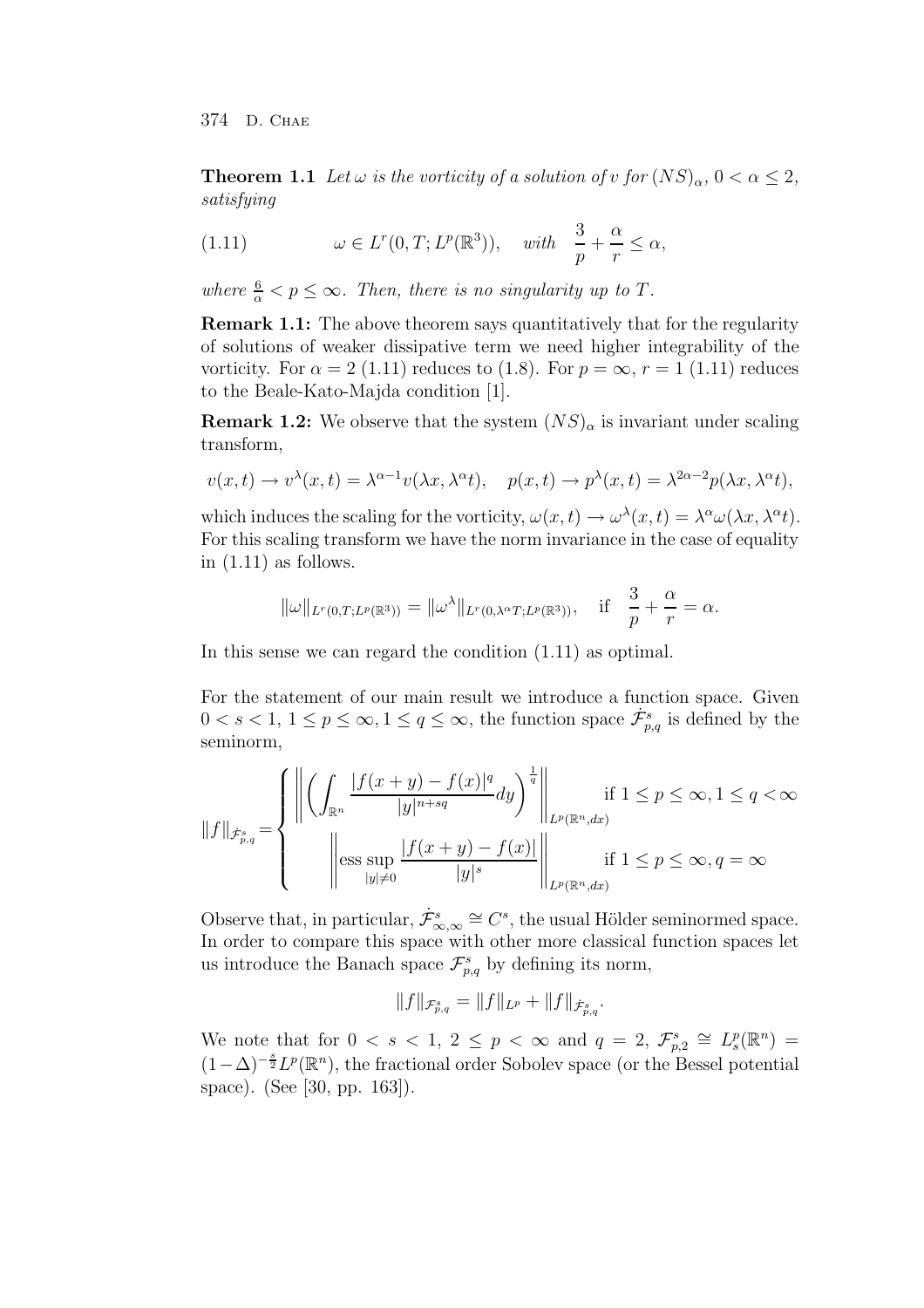If  $\frac{n}{\min\{p,q\}} < s < 1$ ,  $n < p < \infty$  and  $n < q \leq \infty$ , then  $\mathcal{F}_{p,q}^s$  coincides with the Triebel-Lizorkin space  $F_{n,q}^s$  (See [32, pp. 101]). We note that there are previous papers (see [6, 8, 9, 11, 12]), where the the Triebel-Lizorkin space  $F_{n,q}^s$  was used for the study of Cauchy problems in the fluid mechanics. The following is our main Theorem.

**Theorem 1.2** *Let*  $v(x,t)$  *be a solution to*  $(NS)_{\alpha}$  *and*  $\omega(x,t) = \text{curl } v(x,t)$ *.* Let  $\xi(x,t)$  *be its direction field,*  $\xi(x,t) = \omega(x,t)/|\omega(x,t)|$ *, defined for*  $\omega(x,t)$  $\neq$  0*. Suppose there exists*  $s \in (0,1)$ *,*  $q \in (\frac{3}{3-s}, \infty]$ *,*  $p_1 \in (1, \infty]$ *,*  $p_2 \in (1, \frac{3}{s})$  $satisfying \frac{s}{3} < \frac{1}{p_1} + \frac{1}{p_2} < \frac{\alpha+s}{3}, \frac{1}{p_2} + \frac{1}{q} < 1 + \frac{s}{3}$  and  $r_1, r_2 \in [1, \infty]$  such that *the followings hold.*

 $\xi(x,t) \in L^{r_1}(0,T; \dot{\mathcal{F}}^s_{p_1,q})$  *and*  $\omega(x,t) \in L^{r_2}(0,T; L^{p_2}(\mathbb{R}^3))$ 

 $(1.12)$  *with*  $\frac{3}{2}$  $\overline{p}_1$  $^{+}$ 3  $\overline{p}_2$  $+$ α  $r_1$  $+$  $\alpha$  $r<sub>2</sub>$  $\leq \alpha + s.$ 

*Then, there is no singularity up to* T*.*

**Remark 1.3:** Intuitively, the above theorem says that assumption of higher regularity of the direction vector field compensates with the assumption of the weaker integrability of the amplitude of vorticity field.

**Remark 1.4:** We consider the two special cases for  $(NS)$  below  $(\alpha = 2)$ case). First, let  $p_2 = r_2 = 2$ . Then, we know that the Leray-Hopf weak solution  $\omega$  satisfies  $\int_0^T \|\omega(t)\|_{L^2}^2 dt < \infty$ , and the condition of the above theorem becomes

$$
(1.13) \qquad \xi(x,t) \in L^{r_1}(0,T; \dot{\mathcal{F}}_{p_1,q}^s), \quad \frac{3}{p_1} + \frac{2}{r_1} \le s - \frac{1}{2}.
$$

Comparing this with (1.9), we find the natural identification of the function  $g(x, t)$  as the direction field  $\xi(x, t)$ . Moreover, since we allow any finite number for q in  $\left(\frac{3}{3-s},\infty\right]$ , not necessarily infinity, the condition (1.13) is a generalization of (1.9).

Secondly, we observe that in the case  $p_1 = r_1 = \infty$ , and  $s \in (0, \frac{1}{2}]$  the condition of the above theorem reduces to

$$
(1.14) \qquad \xi \in \dot{\mathcal{F}}_{\infty,q}^s, \quad \omega \in L^{r_2}(0,T;L^{p_2}(\mathbb{R}^3)) \quad \text{with} \quad \frac{3}{p_2} + \frac{2}{r_2} \le s+2.
$$

Since  $\dot{\mathcal{F}}_{\infty,\infty}^s \cong C^s$ , and  $|\sin \theta(x, y, t)| \leq |\xi(x + y, t) - \xi(x, t)|$ , as can be checked by elementary geometry, we have that

$$
|\sin \theta(x, y, t)| \le C|y|^s
$$
 if  $\xi \in L^{\infty}(0, T; \dot{\mathcal{F}}^s_{\infty, \infty})$ .

Hence, we find that (1.10) is a special case for  $q = \infty, r_2 = 2$  of (1.14).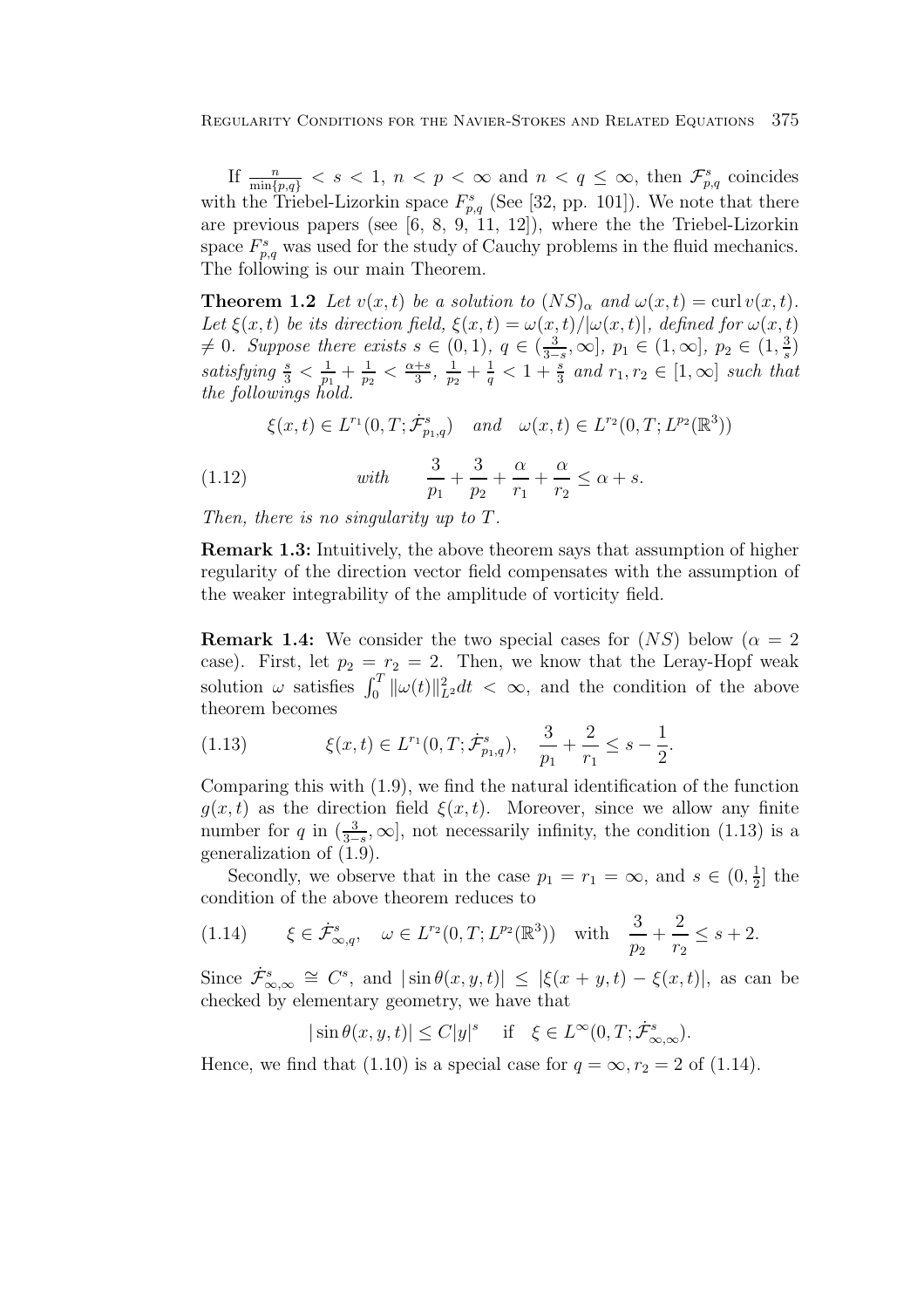## **2. Proof of the Main Theorems**

We first recall the following continuation principle (blow-up criterion) for the 3D Euler equations, due to Beale, Kato and Majda [1]:

**Theorem 2.1** *Suppose*  $v(x, t)$  *is a local in time classical solution of the 3D Euler equation, namely the system*  $(1.1)-(1.3)$  *with*  $\nu = 0$ *, corresponding to initial* data  $v_0 \in H^s(\mathbb{R}^3)$ ,  $s > \frac{5}{2}$ . If we have a priori estimate for vortic- $\int_0^T \|\omega(t)\|_{L^\infty} dt < \infty$ , then we have  $\limsup_{t \nearrow T} \|v(t)\|_{H^s} < \infty$ , and in *particular there is no singularity up to* T*.*

In order to apply this theorem to our system  $(NS)_\alpha$ , we just observe that the exactly same continuation principle holds for our system for any  $\alpha \in [0,2]$ , which can be proved by obvious modifications of the proof in [1].

**Prof of Theorem 1.1** Let  $p_1 \in [2, \infty)$  be of the form  $p_1 = 2^m$ , where m is a positive integer. We take  $D = (\partial_{x_1}, \partial_{x_2}, \partial_{x_2})$  to (1.4), and then take inner product it with  $D\omega|D\omega|^{p_1-2}$ . After integration by part we have

$$
\frac{1}{p_1}\frac{d}{dt}\|D\omega\|_{L^{p_1}}^{p_1} + \nu \int_{\mathbb{R}^3} (\Lambda^{\alpha}D\omega)D\omega|D\omega|^{p_1-2}dx
$$
  
= 
$$
- \int_{\mathbb{R}^3} D[(v \cdot \nabla)\omega] \cdot D\omega|D\omega|^{p_1-2}dx + \int_{\mathbb{R}^3} D[(\omega \cdot \nabla)v] \cdot D\omega|D\omega|^{p_1-2}dx
$$
  
(2.1) = I + J.

The viscosity term on the left hand side is estimated by

$$
\nu \int_{\mathbb{R}^3} (\Lambda^{\alpha} D\omega) D\omega |D\omega|^{p_1 - 2} dx \ge \frac{\nu}{p_1} \int_{\mathbb{R}^3} \left| \Lambda^{\frac{\alpha}{2}} \left( |D\omega|^{\frac{p_1}{2}} \right) \right|^2 dx
$$
  
(2.2) 
$$
\ge \frac{\nu C_{\alpha}}{p_1} \left( \int_{\mathbb{R}^3} |D\omega|^{\frac{3p_1}{3 - \alpha}} dx \right)^{\frac{3 - \alpha}{3}} = \frac{\nu C_{\alpha}}{p_1} ||D\omega||_{L^{\frac{3p_1}{3 - \alpha}}}^{p_1}
$$

where we used Lemma 2.4 of [18] for the estimate of the fractional derivative in the first inequality (we note that the special form  $p_1 = 2^m$  is used to apply this lemma), and used the Sobolev imbedding,  $L^2_{\frac{\alpha}{2}}(\mathbb{R}^3) \hookrightarrow L^{\frac{6}{3-\alpha}}(\mathbb{R}^3)$  in the second inequality, where  $L_s^p(\mathbb{R}^n)$  is the Bessel potential space introduced in the previous section before Theorem 1.2. Next, we estimate  $I, J$  below.

$$
I = -\int_{\mathbb{R}^3} Dv \cdot \nabla \omega \cdot D\omega |D\omega|^{p_1 - 2} dx - \int_{\mathbb{R}^3} (v \cdot \nabla) D\omega \cdot D\omega |D\omega|^{p_1 - 2} dx
$$
  
=  $I_1 + I_2$ .

Integrating by part, and using the fact, div  $v = 0$ , we obtain

$$
I_2 = -\frac{1}{p_1} \int_{\mathbb{R}^3} (v \cdot \nabla) |D\omega|^{p_1} dx = \frac{1}{p_1} \int_{\mathbb{R}^3} (div \, v) |D\omega|^{p_1} dx = 0.
$$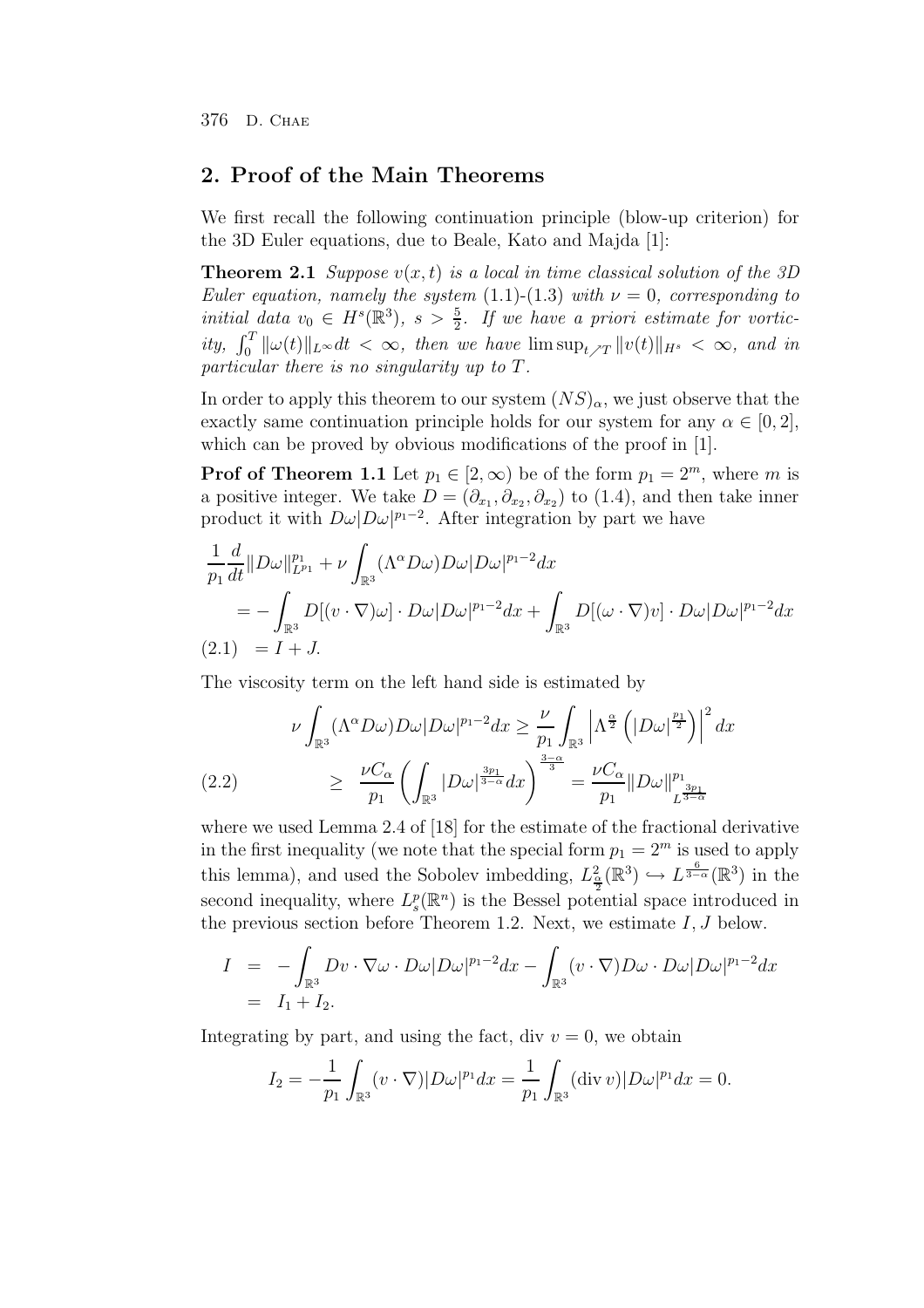By Hölder's inequality and the standard  $L^p$ −interpolation inequality together with the Calderon-Zygmund inequality we estimate,

$$
|I_{1}| = \int_{\mathbb{R}^{3}} |Dv||D\omega||D\omega|^{p_{1}-1} dx \leq ||Dv||_{L^{p}}||_{L^{\frac{pp_{1}}{p-p_{1}}}}||_{L^{p_{1}}}^{p_{1}-1}
$$
  
\n
$$
\leq C||\omega||_{L^{p}}||_{L^{p_{1}}}^{1-\frac{3p_{1}}{\alpha p}}||_{L^{p_{1}}}^{\frac{3p_{1}}{\alpha p}}||_{L^{p_{1}}}^{p_{1}-1}
$$
  
\n(2.3) 
$$
= C||\omega||_{L^{p}}||_{L^{p_{1}}}^{p_{1}-\frac{3p_{1}}{\alpha p}}||_{L^{3}\frac{3p_{1}}{\alpha p}}^{\frac{3p_{1}}{\alpha p}}.
$$

We note that the interpolation inequality used in here requires that  $p_1 \leq$  $\frac{pp_1}{p-p_1} \leq \frac{3p_1}{3-\alpha}$ , which is equivalent to  $p_1 \leq \frac{\alpha p}{3}$ . Combined with  $p_1 \geq 2$ , we have  $p \geq 6/\alpha$ . In order to estimate J we first decompose it into two terms as follows.

$$
J = \int_{\mathbb{R}^3} \nabla v \cdot ||^{p_1 - 2} dx + \int_{\mathbb{R}^3} (\omega \cdot \nabla) Dv \cdot ||^{p_1 - 2} dx
$$
  
=  $J_1 + J_2$ .

Since

$$
J_1 \leq \int_{\mathbb{R}^3} |||\nabla v|||^{p_1 - 1} dx,
$$

the estimate of  $J_1$  is the same as that of  $I_1$ . On the other hand, by the Hölder and the Calderon-Zygmund inequalities,

$$
J_2 \leq \|\omega\|_{L^p} \|D^2 v\|_{L^{\frac{pp_1}{p-p_1}}} \|_{L^{p_1}}^{p_1-1} \leq C \|\omega\|_{L^p} \|_{L^{\frac{pp_1}{p-p_1}}} \|_{L^{p_1}}^{p_1-1}.
$$

Hence, the estimate of  $J_2$  is also the same as that of  $I_1$ . Combining the above estimates  $I$ , with  $(2.1)-(2.2)$ , we have

$$
\frac{d}{dt}\|_{L^{p_1}}^{p_1} + \nu C_{\alpha}\|_{L^{\frac{3p_1}{3-\alpha}}}^{p_1} \leq C\|\omega\|_{L^p}\|_{L^{p_1}}^{p_1 - \frac{3p_1}{\alpha p}}\|_{L^{\frac{3p_1}{3-\alpha}}}^{\frac{3p_1}{\alpha p}}
$$
\n
$$
\leq C\|\omega\|_{L^p}^{\frac{\alpha p}{\alpha p-3}}\|_{L^{p_1}}^{p_1} + \frac{\nu C_{\alpha}}{2}\|_{L^{\frac{3p_1}{3-\alpha}}}^{p_1},
$$

where we used Young's inequality,  $ab \leq \varepsilon \frac{a^u}{u} + C_{\varepsilon} \frac{b^{u'}}{u'}, 1/u + 1/u' = 1$ . Absorbing the viscosity term to the left hand side, we find

(2.4) 
$$
\frac{d}{dt}\Big\|_{L^{p_1}}^{p_1} + \frac{\nu C_{\alpha}}{2}\Big\|_{L^{\frac{3p_1}{3-\alpha}}}^{p_1} \leq C \|\omega\|_{L^{p}}^{\frac{\alpha p}{\alpha p-3}}\|_{L^{p_1}}^{p_1}.
$$

Now, observe that the condition (1.11) is equivalent to

$$
r \ge \frac{\alpha p}{\alpha p - 3}.
$$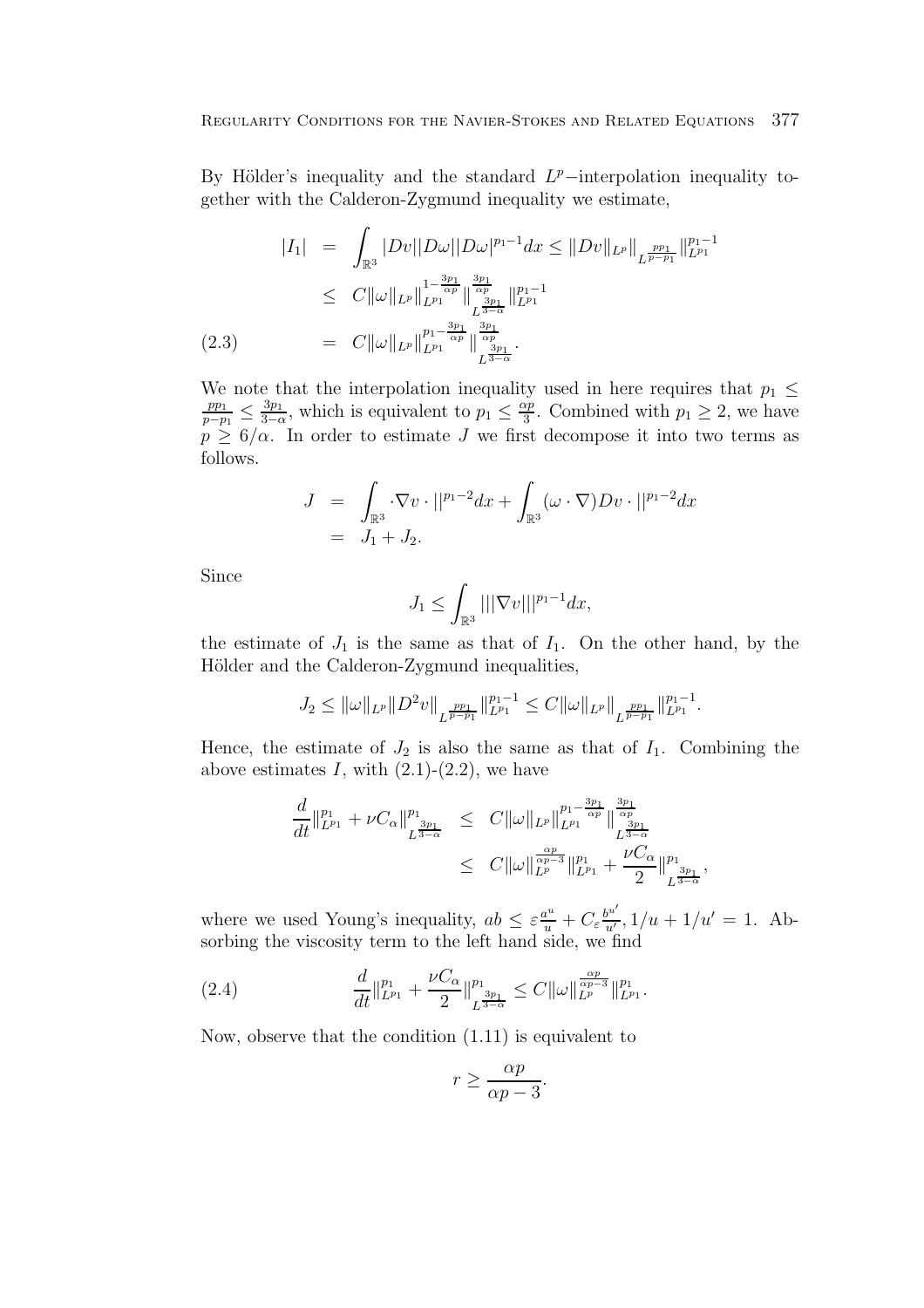Hence, applying Gronwall's lemma and Hölder's inequality to  $(2.4)$ , we obtain

$$
||(t)||_{L^{p_1}} \leq ||0||_{L^{p_1}} \exp \left[ C \int_0^T ||\omega||_{L^{p}}^{\frac{\alpha p}{\alpha p - 3}} dt \right]
$$
  
\n
$$
\leq ||0||_{L^{p_1}} \exp \left[ C \left( \int_0^T ||\omega||_{L^p}^r dt \right)^{\frac{\alpha p}{r(\alpha p - 3)}} T^{1 - \frac{\alpha p}{r(\alpha p - 3)}} \right]
$$
  
\n
$$
< \infty.
$$

for all  $t \in [0, T]$ , By the Gagliardo-Nirenberg inequality,

$$
\begin{array}{rcl}\|\nabla v(t)\|_{L^{\infty}} & \leq & C\|v(t)\|_{L^{2}}^{\frac{2p_{1}-6}{7p_{1}-6}}\|D^{2}v(t)\|_{L^{p_{1}}}^{\frac{5p_{1}}{7p_{1}-6}} \leq & C\|v_{0}\|_{L^{2}}^{\frac{2p_{1}-6}{7p_{1}-6}}\|D\omega(t)\|_{L^{p_{1}}}^{\frac{5p_{1}}{7p_{1}-6}} \\
& \leq & C(\|v_{0}\|_{L^{2}},\|D\omega_{0}\|_{L^{p_{1}}},T), \quad \forall t \in [0,T],\n\end{array}
$$

and

$$
\int_0^T \|\omega(t)\|_{L^\infty} dt \le \int_0^T \|\nabla v(t)\|_{L^\infty} dt \le CT.
$$

We have shown that  $\omega$  satisfies the Beale-Kato-Majda criterion, and hence we have regularity up to  $T$ .

**Note after the proof.** After finishing the paper the author was informed that the estimate (2.2) with  $\alpha = 2$  is obtained in [4]. The case  $0 < \alpha < 2$ , however, is much more delicate, and could be successfully handled thanks to Lemma 2.4 of [18] as described above by assuming integer power of  $p_1$ .

**Proof of Theorem 1.2** Let p be of the form  $p = 2^m$ ,  $m \in \mathbb{N}$ , and satisfy

$$
\frac{3}{\alpha} \le p < \infty.
$$

Taking  $L^2(\mathbb{R}^3)$  inner product of  $(1.4)$  by  $\omega(x,t)|\omega(x,t)|^{p-2}$  and substituting v from (1.6) into it, we have after integration by parts

$$
\frac{1}{p}\frac{d}{dt}\|\omega(t)\|_{L^p}^p + \nu \int_{\mathbb{R}^3} (\Lambda^\alpha \omega) \cdot \omega |\omega|^{p-2} dx
$$
  
= 
$$
\frac{3}{4\pi} \int_{\mathbb{R}^3} \int_{\mathbb{R}^3} (\omega(x,t) \cdot \hat{y}) (\omega(x+y,t) \times \omega(x,t) \cdot \hat{y}) \frac{dy}{|y|^3} |\omega(x,t)|^{p-2} dx
$$
  
(2.6) = I,

where the integral with respect to  $y$  in the right hand side is in the sense of principal value. Here we used the notation,  $\tilde{y} = y/|y|$  for  $y \in \mathbb{R}^3$ ,  $y \neq 0$ .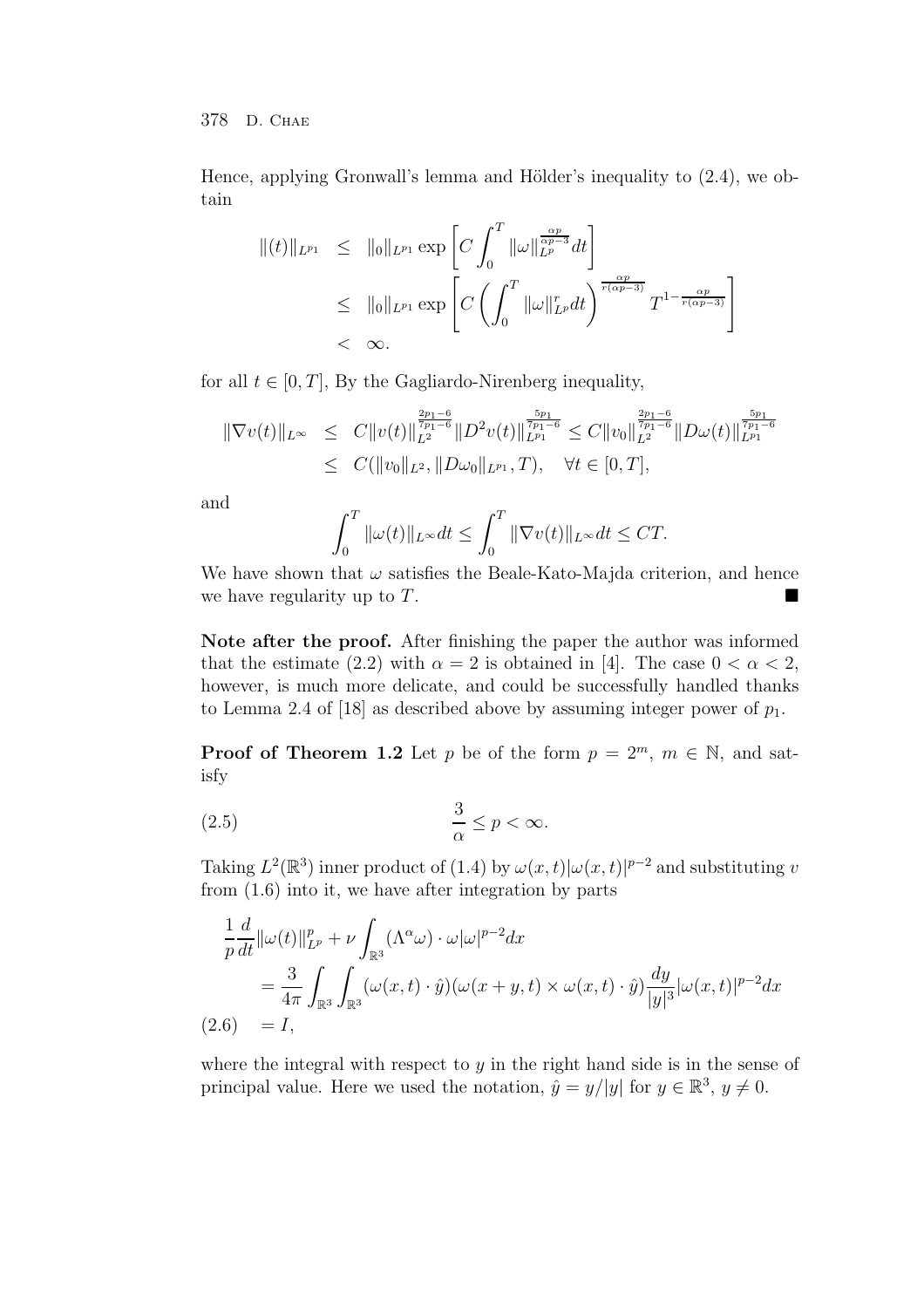We first estimate the viscosity term in the left hand side as follows.

$$
\nu \int_{\mathbb{R}^3} (\Lambda^{\alpha} \omega) \cdot \omega |\omega|^{p-2} dx \ge \frac{\nu}{p} \int_{\mathbb{R}^3} \left| \Lambda^{\frac{\alpha}{2}} (|\omega|^{\frac{p}{2}}) \right|^2 dx
$$
  
(2.7)  

$$
\ge \frac{\nu C_{\alpha}}{p} \left( \int_{\mathbb{R}^3} |\omega|^{\frac{3p}{3-\alpha}} dx \right)^{\frac{3-\alpha}{3}} = \frac{\nu C_{\alpha}}{p} ||\omega||_{L^{\frac{3p}{3-\alpha}}}^p,
$$

which is similar to the estimates in (2.2) of the previous proof. Note that the assumption  $p = 2^m$  is used here as previously (see lines after (2.2)). Next, using the fact,  $\xi(x, t) \times \xi(x, t) = 0$ , we estimate the vortex stretching term as follows.

$$
I = \frac{3}{4\pi} \int_{\mathbb{R}^3} \int_{\mathbb{R}^3} (\xi(x,t) \cdot \hat{y}) (\xi(x+y,t) \times \xi(x,t) \cdot \hat{y}) |\omega(x+y,t)| \frac{dy}{|y|^3} |\omega(x,t)|^p dx
$$
  
\n
$$
= \frac{3}{4\pi} \int_{\mathbb{R}^3} \int_{\mathbb{R}^3} (\xi(x,t) \cdot \hat{y}) [(\xi(x+y,t) - \xi(x,t)) \times \xi(x,t) \cdot \hat{y}]
$$
  
\n
$$
\times |\omega(x+y,t)| \frac{dy}{|y|^3} |\omega(x,t)|^p dx
$$
  
\n
$$
\leq \frac{3}{4\pi} \int_{\mathbb{R}^3} \int_{\mathbb{R}^3} |\xi(x+y,t) - \xi(x,t)| |\omega(x+y,t)| \frac{dy}{|y|^3} |\omega(x,t)|^p dx
$$
  
\n
$$
\leq \frac{3}{4\pi} \int_{\mathbb{R}^3} \left( \int_{\mathbb{R}^3} \frac{|\xi(x+y,t) - \xi(x,t)|^q}{|y|^{3+sq}} dy \right)^{\frac{1}{q}}
$$
  
\n
$$
\times \left( \int_{\mathbb{R}^3} \frac{|\omega(x+y,t)|^{q'}}{|y|^{3-sq'}} dy \right)^{\frac{1}{q'}} |\omega(x,t)|^p dx
$$

$$
(2.8) \leq \frac{3}{4\pi} \|\xi\|_{\dot{\mathcal{F}}^s_{p_1,q}} \left\| \{I_{sq'}(|\omega|^{q'})\}^{\frac{1}{q'}}\right\|_{L^{\tilde{p}_2}} \|\omega\|_{L^{p_3}}^p,
$$

where

(2.9) 
$$
\frac{1}{p_1} + \frac{1}{\tilde{p}_2} + \frac{p}{p_3} = 1, \qquad \frac{1}{q} + \frac{1}{q'} = 1,
$$

and  $I_{\sigma}(\cdot)$ ,  $0 < \sigma < 3$ , is the operator defined by the Riesz potential as follows.

$$
I_{\sigma}(f)(x) = \gamma(\sigma) \int_{\mathbb{R}^3} \frac{f(x+y)}{|y|^{3-\sigma}} dy, \quad \gamma(\sigma) = 2^{\sigma} \pi^{\frac{3}{2}} \frac{\Gamma(\frac{\sigma}{2})}{\Gamma(\frac{3-\sigma}{2})}.
$$

From the well-defined property of the Riesz operator we have the restriction  $0 < sq' < 3$ , which gives us  $q \in (\frac{3}{3-s}, \infty]$  due the second equation of (2.9).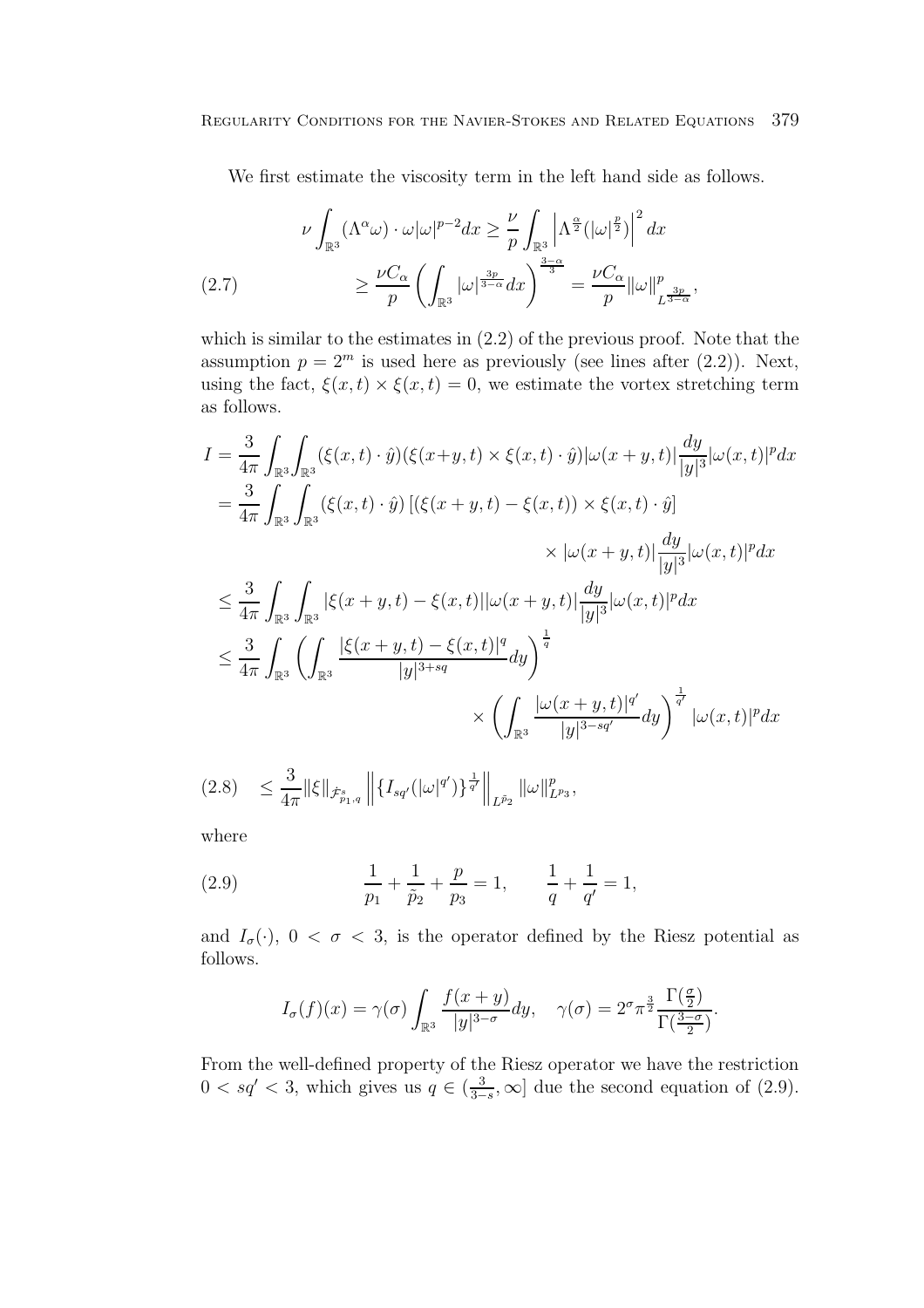Using the Hardy-Littlewood-Sobolev inequality ([30]), we estimate

$$
\left\| \left\{ I_{sq'}(|\omega|^{q'}) \right\}^{\frac{1}{q'}} \right\|_{L^{\tilde{p}_2}} = \| I_{sq'}(|\omega|^{q'}) \|_{L^{\frac{\tilde{p}_2}{q'}}}^{\frac{1}{q'}} \n\leq C \| |\omega|^{q'} \|_{L^r}^{\frac{1}{q'}} = C \| \omega \|_{L^{rq'}} = C \| \omega \|_{L^{\frac{3\tilde{p}_2}{3+3\tilde{p}_2}}},
$$

where we used the relation,  $\frac{1}{r} = \frac{q'}{\tilde{p}_2} + \frac{sq'}{3}$ , and hence  $rq' = \frac{3\tilde{p}_2}{3+s\tilde{p}_2}$ . Observe that we require here that  $\tilde{p}_2 > q'$ . On the other hand, using the standard  $L^p$ –interpolation inequality, we estimate

$$
\|\omega\|_{L^{p_3}}^p \leq C \|\omega\|_{L^p}^{\left(\frac{3p}{p_3} - \frac{3}{\alpha} + 1\right)p} \|\omega\|_{L^{\frac{3p}{2-\alpha}}}^{\frac{3}{\alpha} - \frac{3p}{\alpha p_3}} \n= C \|\omega\|_{L^p}^{\frac{p}{p} - \frac{3p}{\alpha p_1} - \frac{3p}{\alpha p_2}} \|\omega\|_{L^{\frac{3p}{2-\alpha}}}^{\frac{3p}{\alpha p_1} + \frac{3p}{\alpha p_2}},
$$

where we used the relation  $(2.9)$ . Note that use of the interpolation inequality in (2.11) requires that  $p < p_3 < \frac{3p}{3-\alpha}$ , which, in turn, gives us the condition

(2.12) 
$$
0 < \frac{1}{p_1} + \frac{1}{\tilde{p}_2} < \frac{\alpha}{3}
$$

due the first equation of  $(2.9)$ . Combining  $(2.8)$  with  $(2.10)$  and  $(2.11)$ , we derive

$$
I \leq C \|\xi\|_{\dot{\mathcal{F}}^s_{p_1,q}} \|\omega\|_{L^{\frac{3\tilde{p}_2}{3+s\tilde{p}_2}}} \|\omega\|_{L^p}^{p - \frac{3p}{\alpha p_1} - \frac{3p}{\alpha \tilde{p}_2}} \|\omega\|_{L^{\frac{3p}{3-\alpha}}}^{\frac{3p}{\alpha p_1} + \frac{3p}{\alpha \tilde{p}_2}} (2.13) \leq C \left( \|\xi\|_{\dot{\mathcal{F}}^s_{p_1,q}} \|\omega\|_{L^{\frac{3\tilde{p}_2}{3+s\tilde{p}_2}}} \right)^{\frac{\alpha p_1 \tilde{p}_2}{\alpha p_1 \tilde{p}_2 - 3p_1 - 3\tilde{p}_2}} \|\omega\|_{L^p}^p + \frac{\nu C_{\alpha}}{2p} \|\omega\|_{L^{\frac{3p}{3-\alpha}}}^p,
$$

where we used Young's inequality,  $ab \leq C_{\varepsilon} \frac{a^u}{u} + \varepsilon \frac{b^{u'}}{u'}$  with

$$
a=\|\xi\|_{\dot{\mathcal{F}}^s_{p_1,q}}\|\omega\|_{L^{\frac{3\tilde{p}_2}{3+s\tilde{p}_2}}}\|\omega\|_{L^p}^{p-\frac{3p}{\alpha p_1}-\frac{3p}{\alpha \tilde{p}_2}}, \quad b=\|\omega\|_{L^{\frac{3p}{\alpha p_1}+\frac{3p}{\alpha \tilde{p}_2}}},
$$

and

$$
u = \frac{\alpha p_1 \tilde{p}_2}{\alpha p_1 \tilde{p}_2 - 3(p_1 + \tilde{p}_2)}, \quad u' = \frac{\alpha p_1 \tilde{p}_2}{3(p_1 + \tilde{p}_2)}.
$$

Setting  $\frac{3\tilde{p}_2}{3+s\tilde{p}_2} = p_2$ , we have  $\tilde{p}_2 = \frac{3p_2}{3-sp_2}$ . We observe here that there is a restriction of  $p_2 < \frac{3}{s}$  due to positiveness of  $\tilde{p}_2$ . Combining this equality with the previous condition,  $\tilde{p}_2 > q'$  (see lines after (2.10)), we also have  $3p_2 > (3 - sp_2)q'$ , which implies that

(2.14) 
$$
\frac{1}{p_2} + \frac{1}{q} < 1 + \frac{s}{3}.
$$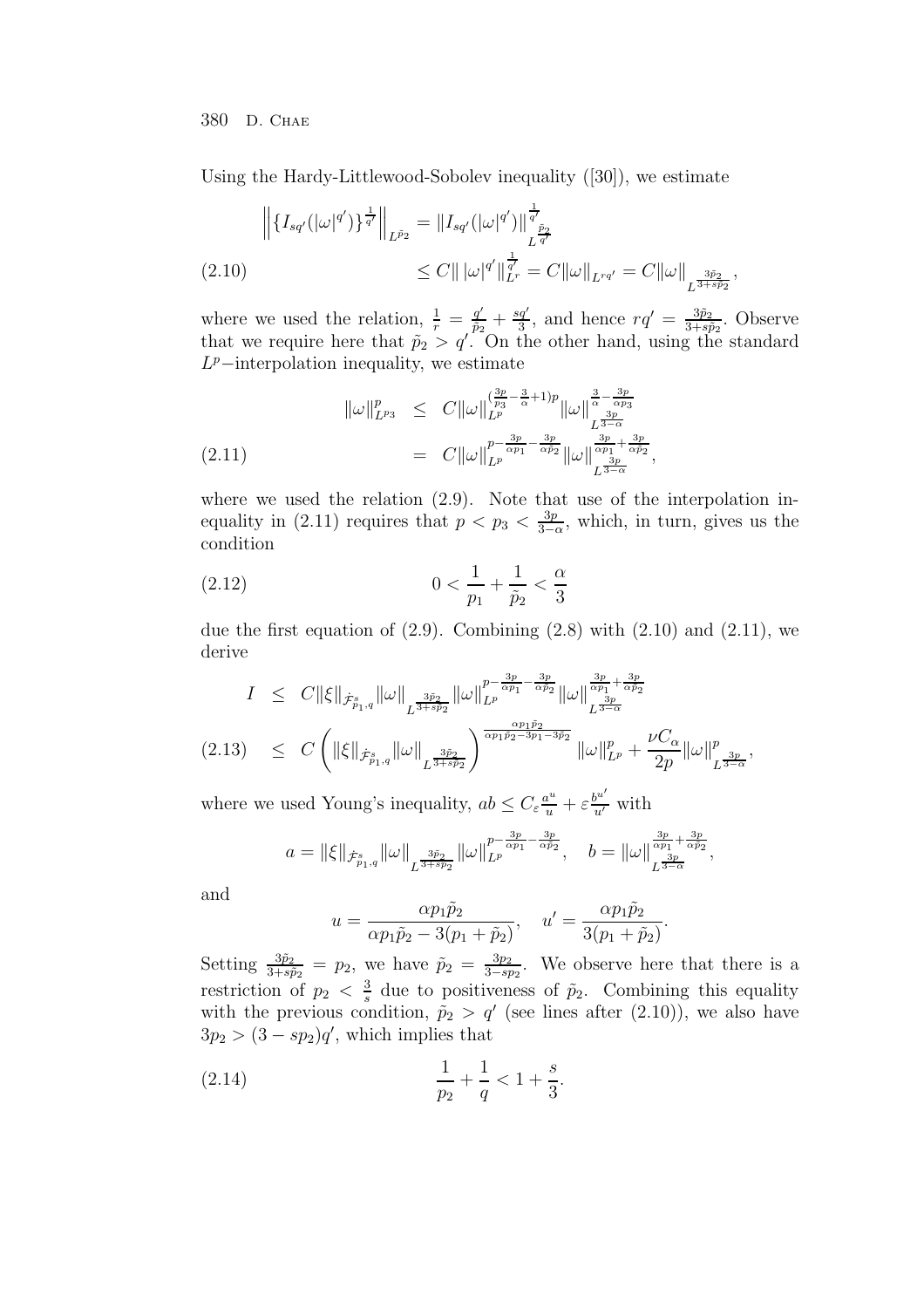Substituting the value of  $\tilde{p}_2$  into (2.13), we obtain

$$
(2.15) \tI \leq C \|\xi\|_{\dot{\mathcal{F}}^s_{p_1,q}}^Q \|\omega\|_{L^{p_2}}^Q \|\omega\|_{L^p}^p + \frac{\nu C_\alpha}{2p} \|\omega\|_{L^{\frac{3p}{3-\alpha}}}^p,
$$

where we set

$$
Q = \frac{\alpha p_1 p_2}{(\alpha + s) p_1 p_2 - 3p_1 - 3p_2}.
$$

We note that the restriction (2.12) becomes

(2.16) 
$$
\frac{s}{3} < \frac{1}{p_1} + \frac{1}{p_2} < \frac{\alpha}{3} + \frac{s}{3}
$$

in terms of  $p_1, p_2$ . Substituting the estimates  $(2.15)$  and  $(2.7)$  into  $(2.6)$ , and absorbing the viscosity term,  $\frac{\nu C_{\alpha}}{2p} ||\omega||_{L^{\frac{3p}{3-\alpha}}}^p$ to the left hand side, we have

$$
(2.17) \t\t \frac{d}{dt} \|\omega(t)\|_{L^p}^p + \frac{\nu C_\alpha}{2} \|\omega(t)\|_{L^{\frac{3p}{3-\alpha}}}^p \leq C \|\xi(t)\|_{\dot{\mathcal{F}}^s_{p_1,q}}^Q \|\omega(t)\|_{L^{p_2}}^Q \|\omega\|_{L^p}^p.
$$

Now the condition (1.12) becomes

$$
\frac{1}{r_1} + \frac{1}{r_2} \le \frac{1}{Q}
$$

in terms of  $Q$ . The Gronwall lemma applied to  $(2.17)$  combined with Hölder's inequality provides us with

$$
\|\omega(t)\|_{L^{p}} \leq \|\omega_{0}\|_{L^{p}} \exp\left[C \int_{0}^{T} \|\xi(t)\|_{\dot{\mathcal{F}}^{s}_{p_{1},q}}^{Q} \|\omega(t)\|_{L^{p_{2}}}^{Q} dt\right]
$$
  

$$
\leq \|\omega_{0}\|_{L^{p}} \exp\left[\left(C \int_{0}^{T} \|\xi(t)\|_{\dot{\mathcal{F}}^{s}_{p_{1},q}}^{r_{1}} dt\right)^{\frac{Q}{r_{1}}} \left(\int_{0}^{T} \|\omega(t)\|_{L^{p_{2}}}^{r_{2}} dt\right)^{\frac{Q}{r_{2}}} T^{\left(1-\frac{Q}{r_{1}}-\frac{Q}{r_{2}}\right)}\right]
$$

for all  $t \in [0, T]$ . Hence,  $\omega \in L^{\infty}(0, T; L^{p}(\mathbb{R}^{2}))$ . Integrating  $(2.17)$  over  $[0, T]$ , we have

$$
\begin{aligned} \|\omega(t)\|_{L^p}^p &+ \frac{\nu C_\alpha}{2} \int_0^T \|\omega(t)\|_{L^{\frac{3p}{2-\alpha}}}^p dt \\ &\leq C \sup_{0\leq t\leq T} \|\omega(t)\|_{L^p}^p \int_0^T \|\xi(t)\|_{\dot{\mathcal{F}}^s_{p_1,q}}^Q \|\omega(t)\|_{L^{p_2}}^Q dt + \|\omega_0\|_{L^p}^p < \infty \end{aligned}
$$

for all  $t \in [0, T]$ , and hence

$$
\int_0^T \|\omega(t)\|_{L^{\frac{3p}{3-\alpha}}}^p dt < \infty.
$$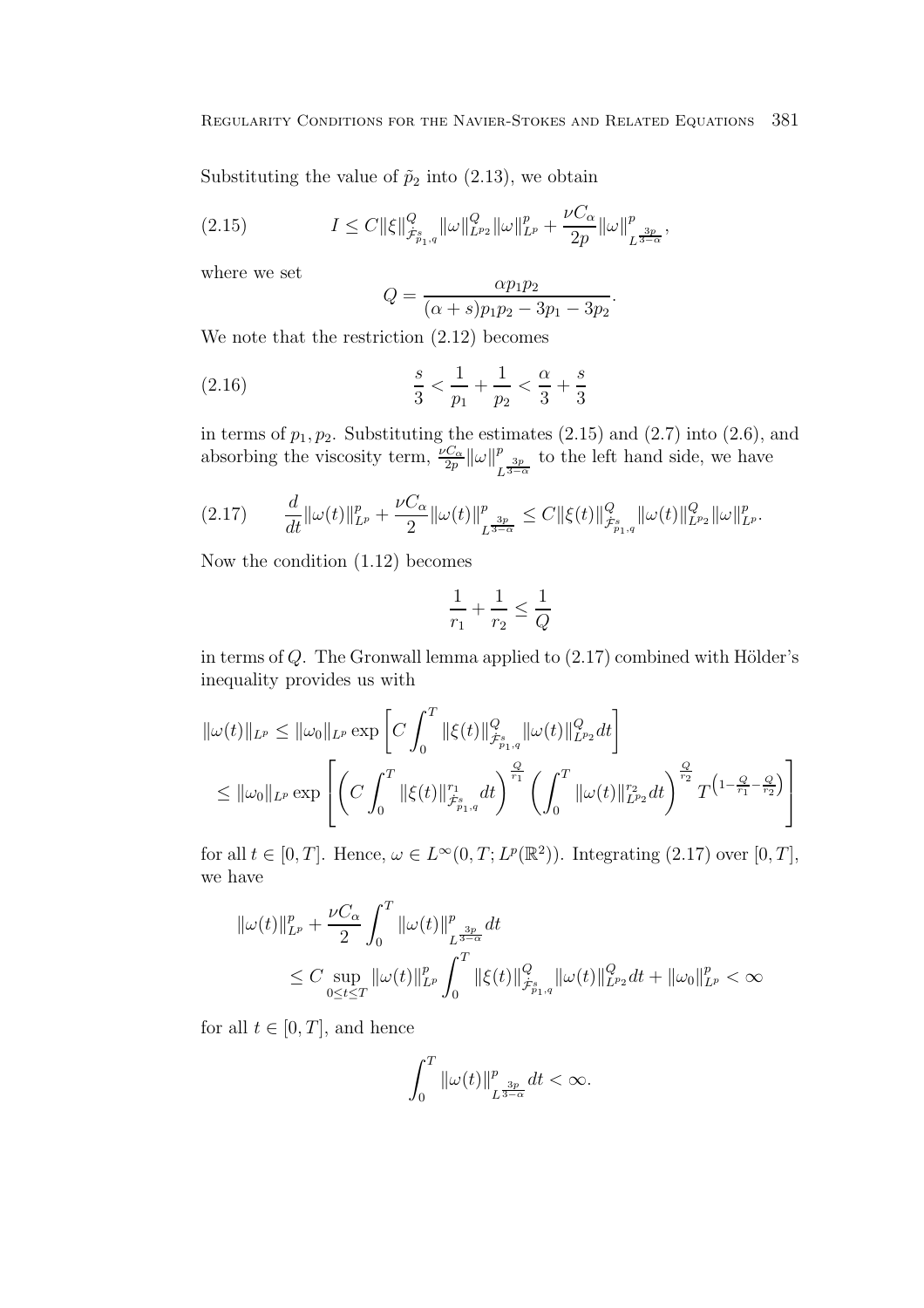Since  $\omega \in L^p(0,T; L^{\frac{3p}{3-\alpha}}(\mathbb{R}^3))$ , and our choice of p in (2.5) implies

$$
\frac{3}{r} + \frac{\alpha}{p} \le \alpha \quad \text{with} \quad r = \frac{3p}{3-\alpha}
$$

which is a special case of the condition in  $(1.11)$ . Hence, applying Theorem 1.1, we find that the solution  $v(x, t)$  is regular up to T.

## **References**

- [1] Beale, J. T., Kato, T. and Majda, A.: Remarks on the breakdown of smooth solutions for the 3-D Euler equations. *Comm. Math. Phys.* **94** (1984), 61–66.
- [2] BEIRÃO DA VEIGA, H.: Vorticity and smoothness in incompressible viscous flows. In *Wave Phenomena and Asymptotic Analysis*, 37–42. RIMS Kōkyūroku 1315. Research Institute of Mathematical Sciences, Kyoto University, 2003.
- [3] BEIRÃO DA VEIGA, H.: Concerning the regularity problem for the solutions of the Navier-Stokes equations. *C. R. Acad. Sci. Paris S´er. I Math.* **321** (1995), no. 4, 405–408.
- [4] BEIRÃO DA VEIGA, H.: Existence and asymptotic behavior for strong solutions of the Navier-Stokes equations in the whole space. *Indiana Univ. Math. J.* **36** (1987), no. 1, 149–166.
- [5] BEIRÃO DA VEIGA, H. AND BERSELLI, L. C.: On the regularizing effect of the vorticity direction in incompressible viscous flows. *Differential Integral Equations* **15** (2002), no. 3, 345–356.
- [6] Cannone, M.: *Ondelettes, paraproduits et Navier-Stokes*. Diderot Editeur, Paris, 1995.
- [7] Cannone, M. and Karch, G.: Incompressible Navier-Stokes equations in abstract Banach spaces. In *Tosio Kato's method and principle for evolution equations in mathematical physics (Sapporo, 2001)*, 27–41. Sūrikaisekikenkyūsho Kōkyūroku 1234, 2001.
- [8] CANNONE, M. AND PLANCHON, F.: On the nonstationary Navier-Stokes equations with an external force. *Adv. Differential Equations* **4** (1999), 697–730.
- [9] Cannone, M. and Planchon, F.: On the regularity of the bilinear term for solutions to the incompressible Navier-Stokes equations. *Rev. Mat. Iberoamericana* **16** (2000), 1–16.
- [10] CHAE, D.: Remarks on the blow-up criterion of the three-dimensional Euler equations. *Nonlinearity* **18** (2005), 1021–1029.
- [11] Chae, D.: On the Euler equations in the critical Triebel-Lizorkin spaces. *Arch. Ration. Mech. Anal.* **170** (2003), no. 3, 185–210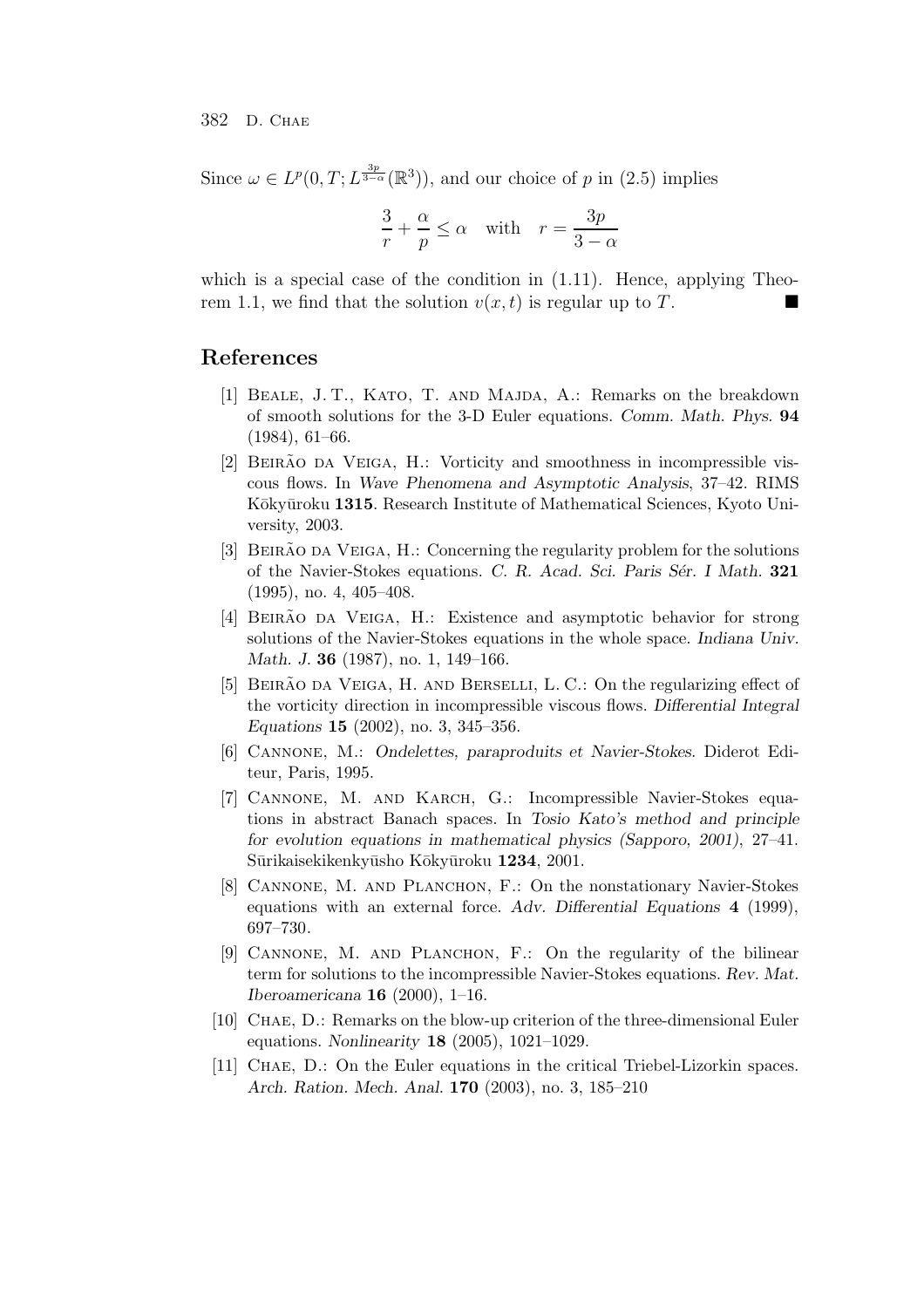Regularity Conditions for the Navier-Stokes and Related Equations 383

- [12] Chae, D.: On the well-posedness of the Euler equations in the Triebel-Lizorkin spaces. *Comm. Pure Appl. Math.* **55** (2002), 654–678.
- [13] Chae, D. and Choe, H.-J.: Regularity of solutions to the Navier-Stokes equations. *Electron. J. Differential Equations* **1999**, no. 5, 7 pp. (electronic).
- [14] Chae, D. and Lee, J.: On the global well-posedness and stability of the Navier-Stokes and the related equations. In *Contributions to current challenges in mathematical fluid mechanics*, 31–51. Adv. Math. Fluid Mech. Birkhäuser, Basel, 2004.
- [15] Constantin, P.: Geometric statistics in turbulence. *SIAM Rev.* **36** (1994), 73–98.
- [16] Constantin, P. and Fefferman, C.: Direction of vorticity and the problem of global regularity for the Navier-Stokes equations. *Indiana Univ. Math. J.* **42** (1993), 775–789.
- [17] CONSTANTIN, P., FEFFERMAN, C. AND MAJDA, A.: Geometric constraints on potentially singular solutions for the 3-D Euler equations. *Comm. Partial Differential Equations* **21** (1996), 559–571.
- [18] CÓRDOBA, A. AND CÓRDOBA, D.: A maximum principle applied to quasigeostrophic equations. *Comm. Math. Phys.* **249** (2004), no. 3, 511–528.
- [19] Escauriaza, L., Seregin, G. and Shverak, V.: *L*3,∞-solutions of Navier-Stokes equations and backward uniqueness. *Russian Math. Surveys* **58** (2003), no. 2, 211–250.
- [20] Fabes, E., Jones, B. and Riviere, N.: The initial value problem for the Navier-Stokes equations with data in  $L^p$ . *Arch. Rational. Mech. Anal.* 45 (1972), 222–240.
- [21] Grujic, Z. and Ruzmaikina, A.: Interpolation between algebraic and geometric conditions for smoothness of the vorticity in the 3D NSE. *Indiana Univ. Math. J.* **53** (2004), no. 4, 1073–1080.
- [22] Kozono, H. and Taniuchi, Y.: Bilinear estimates in BMO and the Navier-Stokes equations. *Math. Z.* **235** (2000), no. 1, 173–194.
- [23] Ladyˇzhenskaya, O. A.: *The mathematical theory of viscous incompressible flow*. Gordon and Breach, New York, 1969.
- [24] Leray, J.: Essai sur le mouvement d'un fluide visqueux emplissant l'espace. *Acta Math.* **63** (1934), 193–248.
- [25] Lions, J. L.: *Quelques m´ethods de r´esolution des probl´emes aux limites nonlin´eaires*. Dunod, Paris, 1969.
- [26] Majda, A. and Bertozzi, A.: *Vorticity and incompressible flow*. Cambridge Texts in Applied Mathematics **27**. Cambridge Universitiy Press, Cambridge, 2002.
- [27] Prodi, G.: Un Teorema di unicit`a per le equazioni di Navier-Stokes. *Ann. Mat. Pura Appl. (4)* **48** (1959), 173–182.